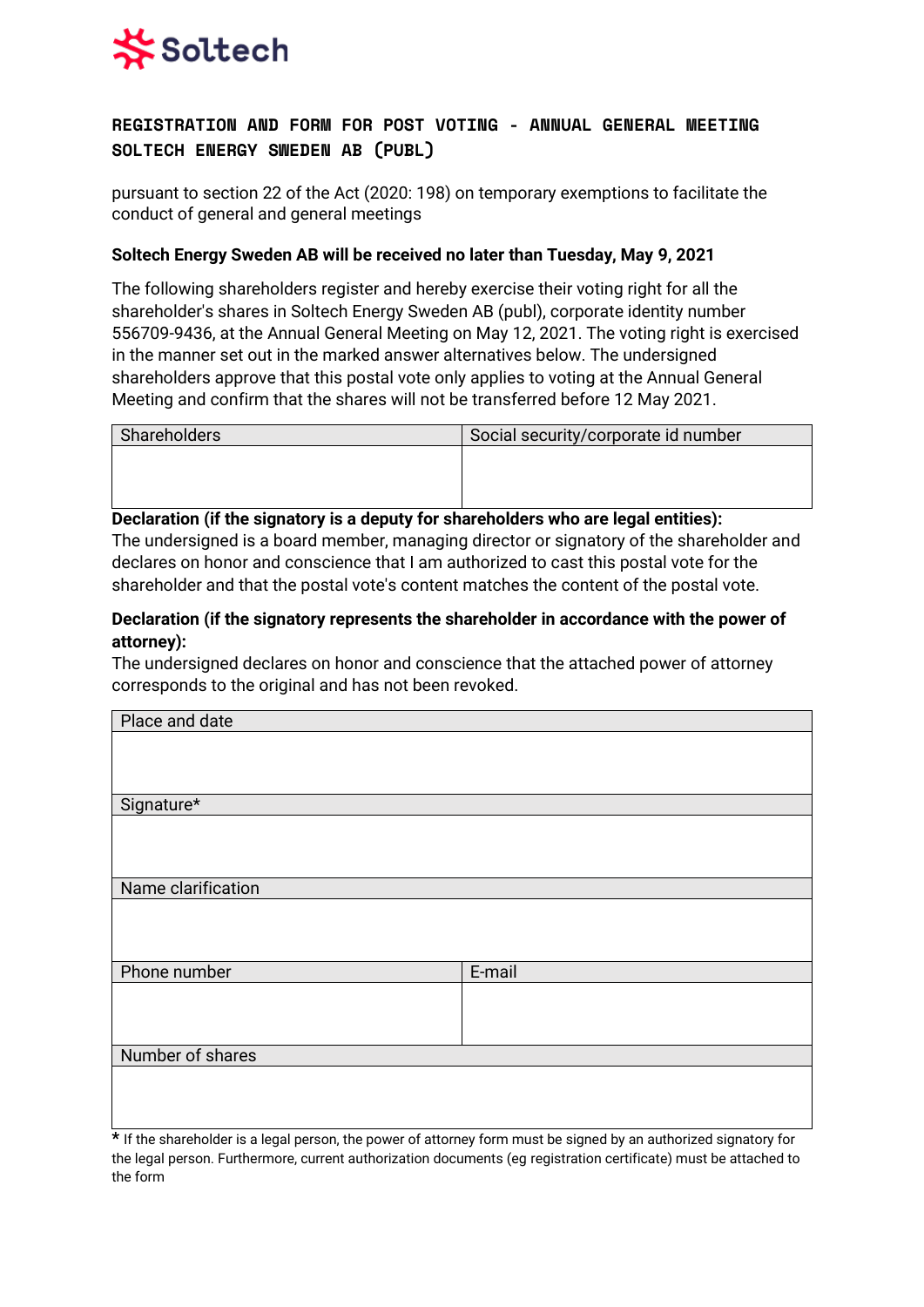

## **Procedure:**

- Fill in the information above
- Mark the selected answer options below

• Print, sign and send the original form to Soltech Energy Sweden AB (publ). Tegnérgatan 1, 111 40 Stockholm (mark the envelope with "Soltech Energy Annual General Meeting). Completed and signed forms may also be submitted electronically via e-mail to stamma@soltechenergy.com, state "Soltech Energy Annual General Meeting" in the subject field.

• If the shareholder is a private individual who votes in advance in person, it is the shareholder himself who must sign in the field "Signature" above. If the advance vote is cast by a proxy (with proxy) for a shareholder, it is the proxy who must sign. If the advance vote is cast by a deputy of a legal person, it is the deputy who must sign.

• If the shareholder votes in advance through a proxy, a power of attorney must be attached to the form. If the shareholder is a legal entity, a registration certificate or other authorization document must be attached to the form.

• **Please note** that a shareholder whose shares are nominee-registered must register the shares in their own name, in order to vote. Instructions on this can be found in the notice convening the meeting.

The shareholder can not give any instructions other than to mark below one of the specified answer alternatives at each point in the form. If the shareholder wishes to abstain from voting on any issue, please refrain from marking an alternative. If the shareholder has provided the form with special instructions or conditions, or changed or made additions in pre-printed text, the vote (ie the advance voting in its entirety) is invalid. Only one form per shareholder will be considered. If more than one form is submitted, only the most recently dated form will be considered. If two forms have the same date, only the form most recently received by the company will be considered. Incomplete or incorrectly completed forms may be disregarded.

The postal voting form, with any attached authorization documents, must be received by Soltech Energy Sweden AB (publ) no later than Tuesday, May 9, 2021. Advance voting can be revoked up to and including Tuesday, May 9, 2021 by phone 08-425 03 150 or by e-mail to the stamma@ soltechenergy.com

For complete proposals for decisions, please see the notice and the company's website [www.soltechenergy.com.](http://www.soltechenergy.com/)

### **Annual General Meeting of Soltech Energy Sweden AB (publ) on May 12, 2022**

The response alternatives below refer to the proposals submitted by the Board and the Nomination Committee, respectively, which are stated in the notice convening the Annual General Meeting.

The voting list that is proposed to be approved under item 3 below is the voting list prepared by based on the general meeting share register and received postal votes and is checked by the adjusters.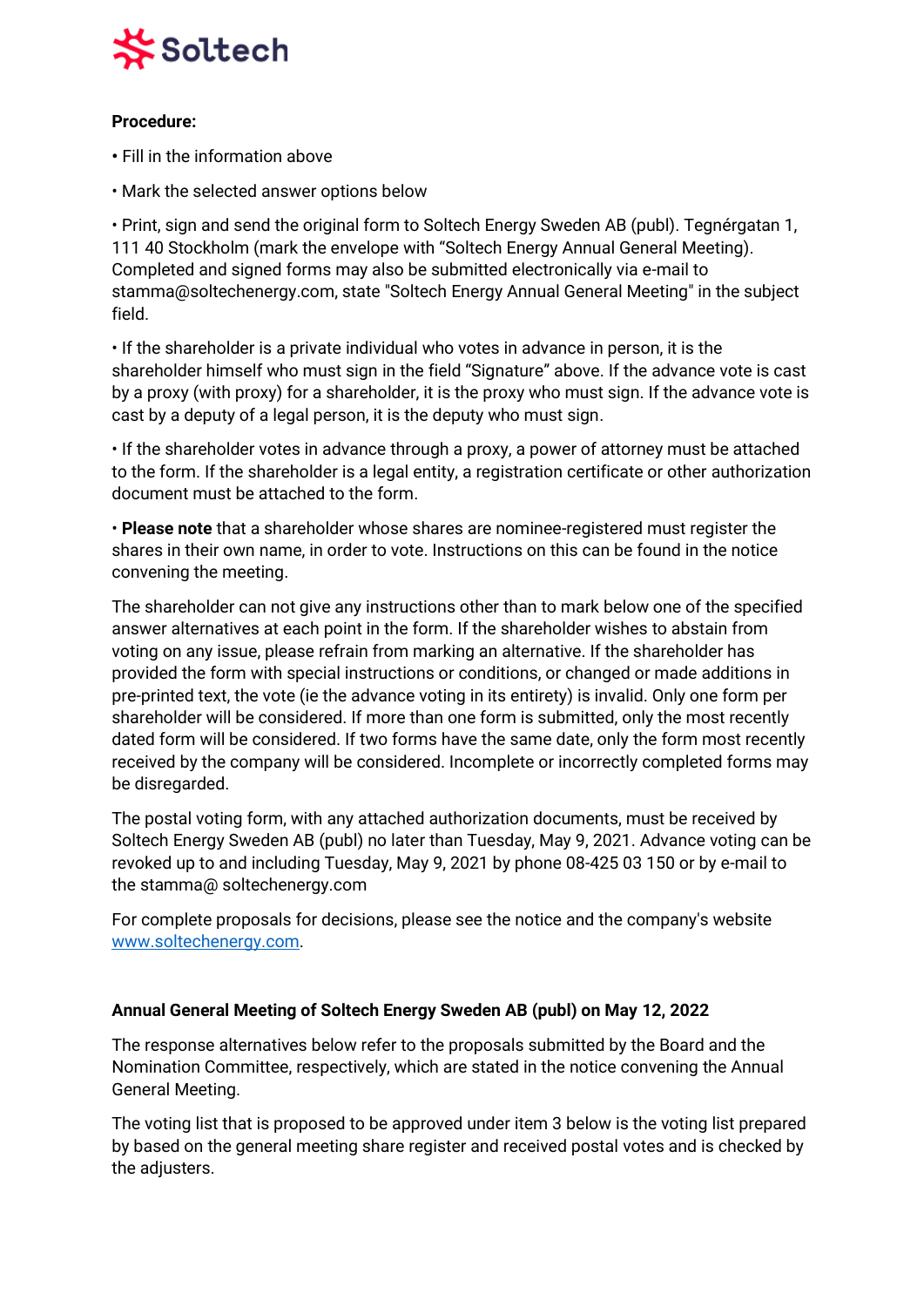# **茶Soltech**

| 2. Election of Göran Starkebo as Chairman of the Annual General Meeting<br>Yes $\square$<br>No <sub>1</sub>                                  |  |  |
|----------------------------------------------------------------------------------------------------------------------------------------------|--|--|
| 3. Establishment and approval of the ballot paper                                                                                            |  |  |
| Yes $\square$<br>No <sub>1</sub>                                                                                                             |  |  |
| 4. Approval of the agenda                                                                                                                    |  |  |
| No <sub>1</sub><br>Yes $\square$                                                                                                             |  |  |
| 5. Selection of protocol adjuster                                                                                                            |  |  |
| No <sub>1</sub><br>Yes $\square$                                                                                                             |  |  |
| 6. Examination of whether the Annual General Meeting has been duly convened                                                                  |  |  |
| Yes $\square$<br>No <sub>1</sub>                                                                                                             |  |  |
| 8.i Decision to adopt income statement and balance sheet as well as consolidated income<br>statement and consolidated balance sheet          |  |  |
| Yes $\square$<br>No <sub>1</sub>                                                                                                             |  |  |
| 8.ii Resolution that no dividend shall be paid to the shareholders and that amounts available to<br>the AGM are transferred to a new account |  |  |
| No <sub>1</sub><br>Yes $\square$                                                                                                             |  |  |
| 8.iii Decision to grant discharge of liability to the Board members and the CEO                                                              |  |  |
| A) Anna Kinberg Batra                                                                                                                        |  |  |
| No <sub>1</sub><br>Yes $\square$                                                                                                             |  |  |
| B) Mats Holmfeldt                                                                                                                            |  |  |
| Yes $\square$<br>No <sub>1</sub>                                                                                                             |  |  |
| Göran Starkebo<br>C)                                                                                                                         |  |  |
| Yes $\square$<br>No <sub>1</sub>                                                                                                             |  |  |
| Jimmie Wiklund<br>D)                                                                                                                         |  |  |
|                                                                                                                                              |  |  |
| Yes $\square$<br>No <sub>1</sub>                                                                                                             |  |  |
| Helen Wohlin Lidgard<br>E)                                                                                                                   |  |  |
| Yes $\square$<br>No <sub>1</sub>                                                                                                             |  |  |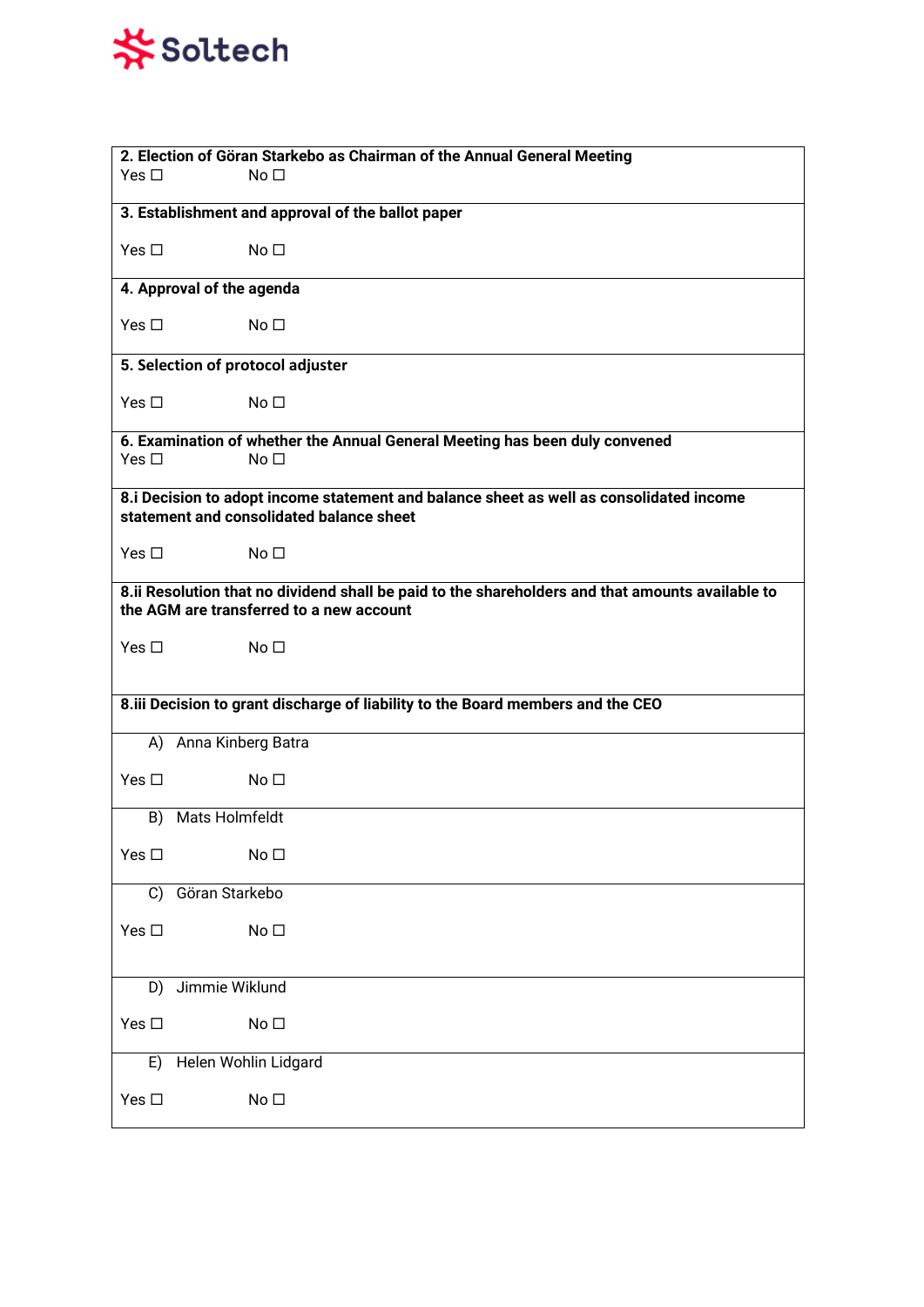# **茶Soltech**

| F)                                                                                                                                                                                                                                                                                                                    | Stefan Ölander (CEO)                                                       |  |
|-----------------------------------------------------------------------------------------------------------------------------------------------------------------------------------------------------------------------------------------------------------------------------------------------------------------------|----------------------------------------------------------------------------|--|
| Yes $\square$                                                                                                                                                                                                                                                                                                         | No <sub>1</sub>                                                            |  |
|                                                                                                                                                                                                                                                                                                                       | 9. Resolution that the board shall consist of six members without deputies |  |
| Yes $\square$                                                                                                                                                                                                                                                                                                         | No <sub>1</sub>                                                            |  |
| 10. Resolution that a board fee of SEK 500,000 shall be paid to the Chairman of the Board and<br>that a board fee of SEK 250,000 shall be paid to each of the other members of the Board.<br>Decision that if the board establishes a committee, the fee to a member shall be SEK 60,000 per<br>person and committee. |                                                                            |  |
| Yes $\square$                                                                                                                                                                                                                                                                                                         | No <sub>1</sub>                                                            |  |
| 11. Decisions that fees to the auditor are paid according to an approved invoice                                                                                                                                                                                                                                      |                                                                            |  |
| Yes $\square$                                                                                                                                                                                                                                                                                                         | No <sub>1</sub>                                                            |  |
|                                                                                                                                                                                                                                                                                                                       | 12. Election of board                                                      |  |
|                                                                                                                                                                                                                                                                                                                       | A) Mats Holmfeldt (re-election)                                            |  |
| Ja <sub>□</sub>                                                                                                                                                                                                                                                                                                       | Nej $\square$                                                              |  |
| B)                                                                                                                                                                                                                                                                                                                    | Vivianne Holm (new election)                                               |  |
| $Ja$ $\square$                                                                                                                                                                                                                                                                                                        | Nej $\square$                                                              |  |
| C)                                                                                                                                                                                                                                                                                                                    | Hellen Lidgard (re-election)                                               |  |
| Ja                                                                                                                                                                                                                                                                                                                    | Nej $\square$                                                              |  |
| D)                                                                                                                                                                                                                                                                                                                    | Göran Starkebo (re-election I)                                             |  |
| Ja <sub>□</sub>                                                                                                                                                                                                                                                                                                       | Nej $\square$                                                              |  |
| E)                                                                                                                                                                                                                                                                                                                    | Johan Thiel (new election)                                                 |  |
| Ja □                                                                                                                                                                                                                                                                                                                  | Nej $\square$                                                              |  |
| F)                                                                                                                                                                                                                                                                                                                    | Stefan Ölander (re-election)                                               |  |
| Ja □                                                                                                                                                                                                                                                                                                                  | Nej $\square$                                                              |  |
| 13. Decision to appoint Mats Holmfeldt as Chairman of the Board for the period until the end of<br>the next Annual General Meeting                                                                                                                                                                                    |                                                                            |  |
| Yes $\square$                                                                                                                                                                                                                                                                                                         | No <sub>1</sub>                                                            |  |
| 14. Resolution on re-election, for the period until the end of the next Annual General Meeting, by<br>PricewaterhouseCoopers i Sverige AB (PWC) as the Company's auditor.                                                                                                                                             |                                                                            |  |
| Yes $\square$                                                                                                                                                                                                                                                                                                         | No <sub>1</sub>                                                            |  |
| 15. Decision to adopt proposed principles for establishing a nomination committee                                                                                                                                                                                                                                     |                                                                            |  |
| Yes $\square$                                                                                                                                                                                                                                                                                                         | No <sub>1</sub>                                                            |  |